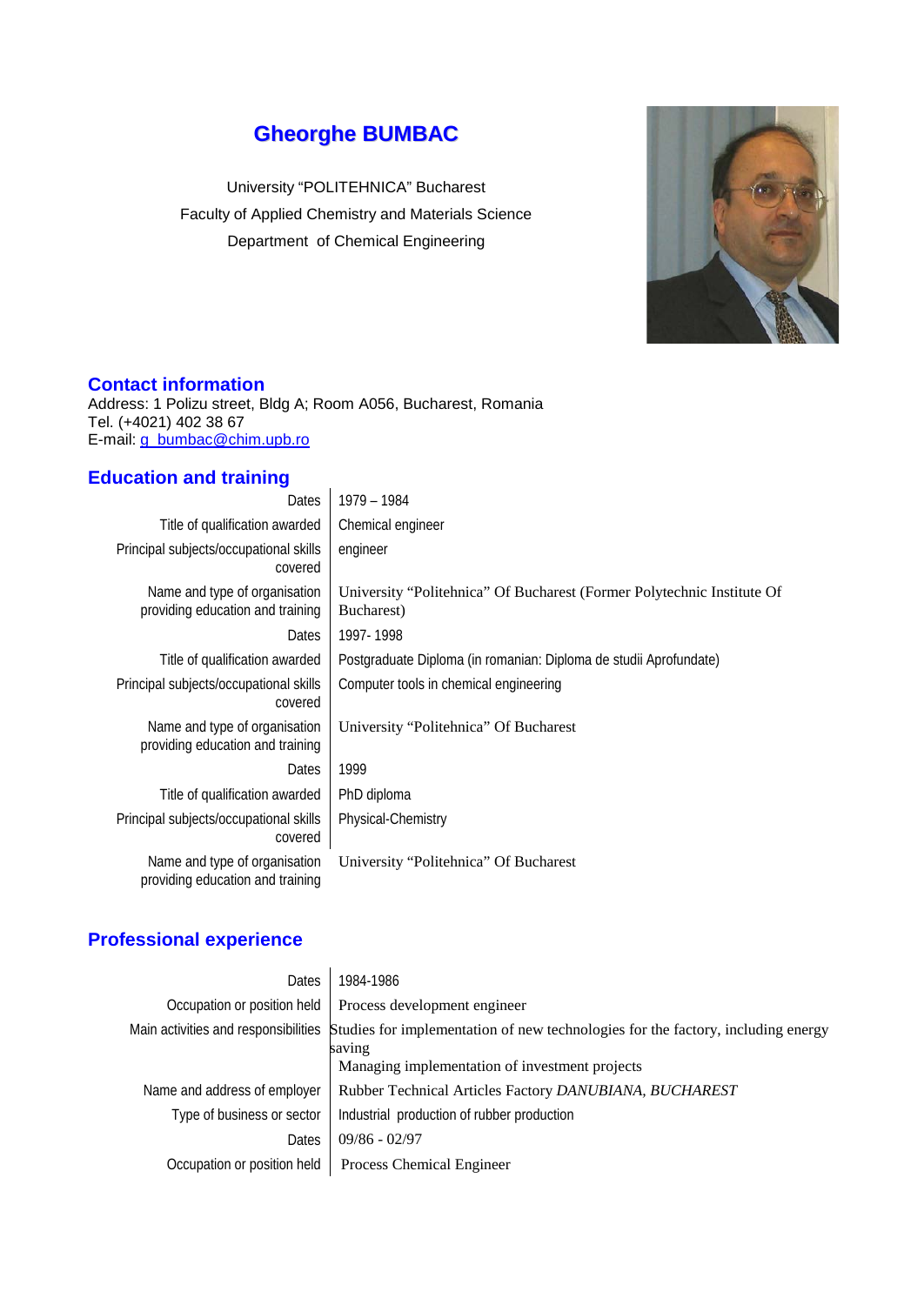| Main activities and responsibilities | Ammonia, Fertilisers, Soda Ash Processes Analysis For Retrofit, Developments<br>And Design                                                                                                                                                                                                                                                                                                                                                                                                                                                                                                                             |  |  |
|--------------------------------------|------------------------------------------------------------------------------------------------------------------------------------------------------------------------------------------------------------------------------------------------------------------------------------------------------------------------------------------------------------------------------------------------------------------------------------------------------------------------------------------------------------------------------------------------------------------------------------------------------------------------|--|--|
| Name and address of employer         | Chemical Process Design Iprochim, Bucharest                                                                                                                                                                                                                                                                                                                                                                                                                                                                                                                                                                            |  |  |
| Type of business or sector           | Chemical engineering                                                                                                                                                                                                                                                                                                                                                                                                                                                                                                                                                                                                   |  |  |
| Dates                                | $02/97 - 09/2000$                                                                                                                                                                                                                                                                                                                                                                                                                                                                                                                                                                                                      |  |  |
| Occupation or position held          | <b>Research Engineer</b> In The Department Of Chemical Engineering                                                                                                                                                                                                                                                                                                                                                                                                                                                                                                                                                     |  |  |
| Main activities and responsibilities | Research In Chemical Engineering, Teaching Basis Of Chemical Engineering,<br>Computers Applied In Chemical Engineering, Rational Use Of Energy                                                                                                                                                                                                                                                                                                                                                                                                                                                                         |  |  |
| Name and address of employer         | University "Politehnica" Of Bucharest (Former Polytechnic Institute Of<br>Bucharest)                                                                                                                                                                                                                                                                                                                                                                                                                                                                                                                                   |  |  |
| Type of business or sector           | Educational and research services                                                                                                                                                                                                                                                                                                                                                                                                                                                                                                                                                                                      |  |  |
| Dates                                | 09/2000 - 09/2004                                                                                                                                                                                                                                                                                                                                                                                                                                                                                                                                                                                                      |  |  |
| Occupation or position held          | Lecturer In The Department Of Chemical Engineering                                                                                                                                                                                                                                                                                                                                                                                                                                                                                                                                                                     |  |  |
| Main activities and responsibilities | Teaching And Research Basis Of Chemical Engineering, Mathematics Applied<br>In Chemical Engineering, Mass Transfer, Computers Applied In Chemical<br>Engineering, Efficient Use Of Process Simulation And Process Integration<br>Techniques For Energy Saving And Pollution Reduction In Process Industries,<br>Computer Aided Design, Information Systems For Process Industries,<br>Information Systems In Universities                                                                                                                                                                                              |  |  |
| Name and address of employer         | University "Politehnica" Of Bucharest                                                                                                                                                                                                                                                                                                                                                                                                                                                                                                                                                                                  |  |  |
| Type of business or sector           | Educational and research services                                                                                                                                                                                                                                                                                                                                                                                                                                                                                                                                                                                      |  |  |
| Dates                                | 09/2004 - NOW                                                                                                                                                                                                                                                                                                                                                                                                                                                                                                                                                                                                          |  |  |
| Occupation or position held          | <b>READER IN THE DEPARTMENT OF CHEMICAL ENGINEERING</b>                                                                                                                                                                                                                                                                                                                                                                                                                                                                                                                                                                |  |  |
| Main activities and responsibilities | Teaching: basis of chemical engineering, mathematics applied in chemical<br>engineering, mass transfer operations, computers applied in chemical engineering,<br>efficient use of process simulation and process integration techniques for energy<br>saving and pollution reduction in process industries, process modelling and<br>simulation<br>Research : analysis of process plants for better use of raw materials, energy and<br>pollution reduction, new methodologies in engineering education, information<br>systems for university management, modelling and simulation of process<br>equipment and plants |  |  |
| Name and address of employer         | University "Politehnica" Of Bucharest                                                                                                                                                                                                                                                                                                                                                                                                                                                                                                                                                                                  |  |  |
| Type of business or sector           | Educational and research services                                                                                                                                                                                                                                                                                                                                                                                                                                                                                                                                                                                      |  |  |

### **Academic and research interests**

Engineering Education Energy Technologies Process intensification, integration and optimization Computer aided process engineering Optimization of integrated biorefineries and logistical fuel processing systems Sustainable and environmentally benign technologies Process and product design

# **Teaching activity**

| <i>Studies</i><br><b>Bachelor</b> | The name of Programme | Code<br>UPB.11.S.08.O.514 | Course title<br>Instrumente |    | Activity type |
|-----------------------------------|-----------------------|---------------------------|-----------------------------|----|---------------|
|                                   |                       |                           | informatice                 | în |               |
|                                   |                       |                           | ingineria                   | de |               |

ingineria proces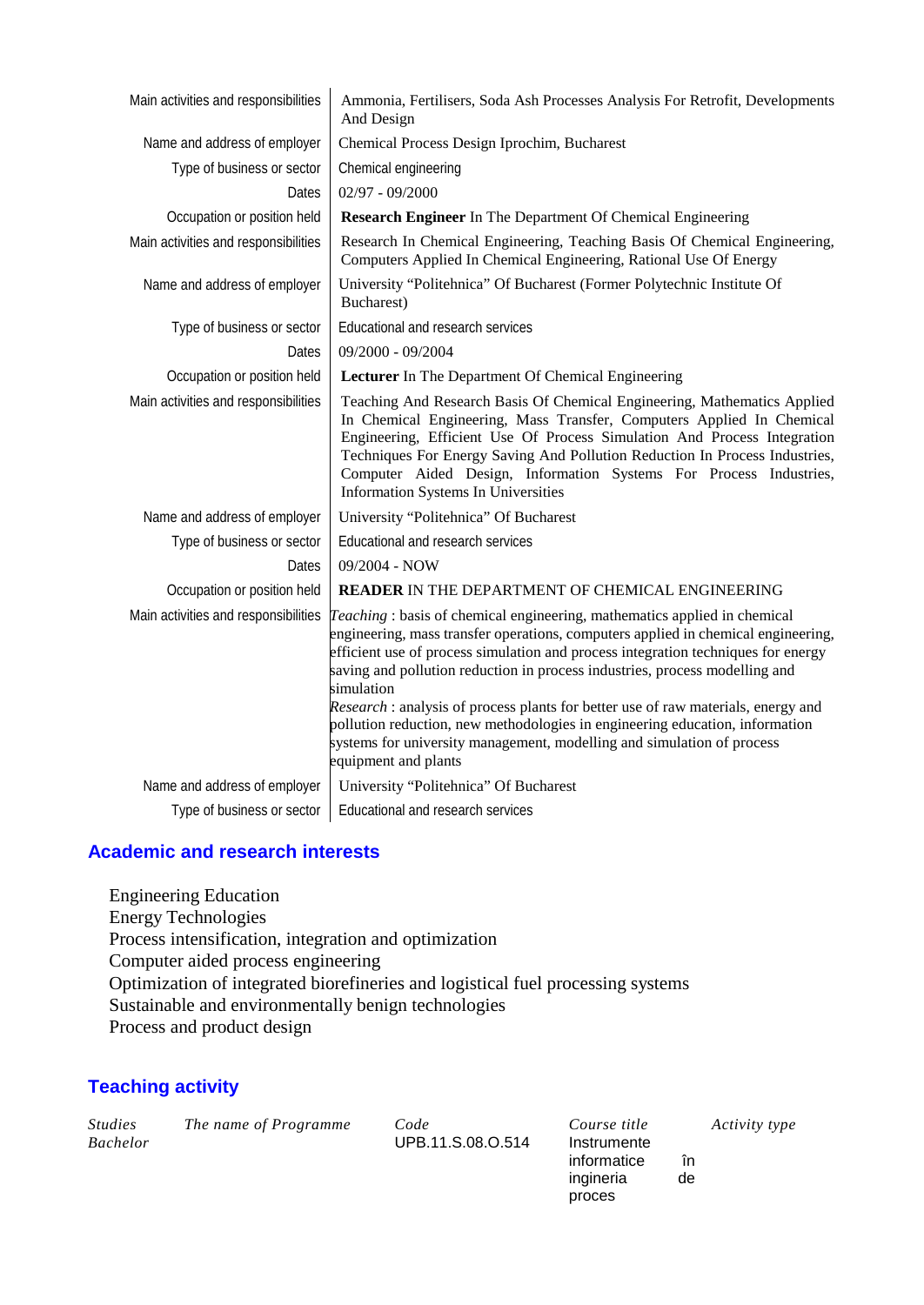|               | UPB.11.S.08.O.515 | Projectarea<br>instalatiilor |
|---------------|-------------------|------------------------------|
|               |                   | chimice<br>Şĺ                |
|               |                   | biochimice                   |
|               | UPB.11.S.08.O.516 | Activitate proiect           |
|               |                   | licență                      |
| <i>Master</i> | UPB.11.S.11.0.201 | Procedee<br>de               |
|               |                   | separare avansata            |
|               | UPB.11.S.11.0.203 | Projectarea                  |
|               |                   | instalatiilor<br>1n          |
|               |                   | industriile de proces        |
|               | UPB.11.T.12.O.207 | Cercetare<br>stiintifica     |

# **Publication (selective):**

# *Relevant books*

#### (in romanian)

V. Pleşu, T. Danciu, R. Isopescu, P. Iancu, **G. Bumbac,** *Aplicaţii de programare pentru inginerii chimişti(Title in english: Programming applications for chemical engineers), editura BREN*, Bucureşti 1999 , ISBN 973-9493-20-3;

#### *Relevant articles*

- 1. **G. BUMBAC**, V. PLESU, P. IANCU, D. BAETENS*, CATALYTIC REFORMING PLANT SIMULATION FOR ENERGY SAVING AND RATIONAL PRODUCTION OF HYDROGEN*, AIDIC CONFERENCE SERIES, VOL 5, PP71-78, 2002.
- 2. Gr. Bozga, **G. Bumbac**, V. Plesu, I. Muja, D. C. Popescu, *Modelling and Simulation of Kinetics and Operation for the TAME Synthesis by Catalytic Distillation*, European Symposium on Computer Aided Process Engineering, **ESCAPE** – 13, A. Kraslawski and I. Turunen (Editors), Elsevier, 2003, pp. 575- 580.
- 3. **G. Bumbac**, V. Plesu, I. Ivanescu, D.C. Popescu, *Retrofit solution for n-parafines from gasoline isomerisation plant using process simulation and process integration*, Poster no. 00456, 53rd Canadian Chemical Engineering Conference, 6th Conference on Process Integration Modelling and Optimisation of Energy Saving and Pollution Reduction **PRES2003**, Hamilton, Ontario, Canada, 27- 30 Octombrie 2003
- 4. **G. Bumbac**, V. Plesu, C. Ciornei, Hydrogen Storage In Metallic Hydride. Modeling of Hydrogen Discharge Step, **H2-Age:When Where Why**, Pisa, Italy, 16-19 may 2004, ISBN 88-900775-3-0.
- 5. J. DE Ruyck, E. Lacatus, **G. Bumbac**, V. Plesu, V. Lavric, *Combined process integration of chemical reactors energy and pinch analysis to improve the ammonia plant energetic performances*, 7th World Congress of Chemical Engineering, 10-14 July 2005, Glasgow, Scotland,
- 6. C. Ciornei, **G. Bumbac**, V. Plesu, **Modelling and Simulation of Operation for the TAEE Synthesis by Catalytic Distillation,** European Symposium on Computer Aided Process Engineering, **ESCAPE** – 15, L. Puigjaner and A. Espuña (Editors) © 2005 Elsevier Science B.V.

#### *Some research projects*

- 1. "*Implementation of a Technology Transfer Centre for Process Industries in University "POLITEHNICA" of Bucharest*" CONTRACTOR, TEMPUS CME PROJECT NO. CME-03064-97, 1998 –1999, PARTNERS : UPB, UMIST, HYPROTECH EUROPE, UNIVERSITAT POLITECNICA DE CATALUNYA – BARCELONA, SNP PETROM.
- 2. "*Sustainable Development by Retrofit and Debottlenecking for Energy Based Systems - REDBAS*" SCIENTIFIC DIRECTOR, COPERNICUS PROJECT, ERB IC15-CT98-0506, 1999 – 2001. PARTNERS: UPB, UMIST, SNP